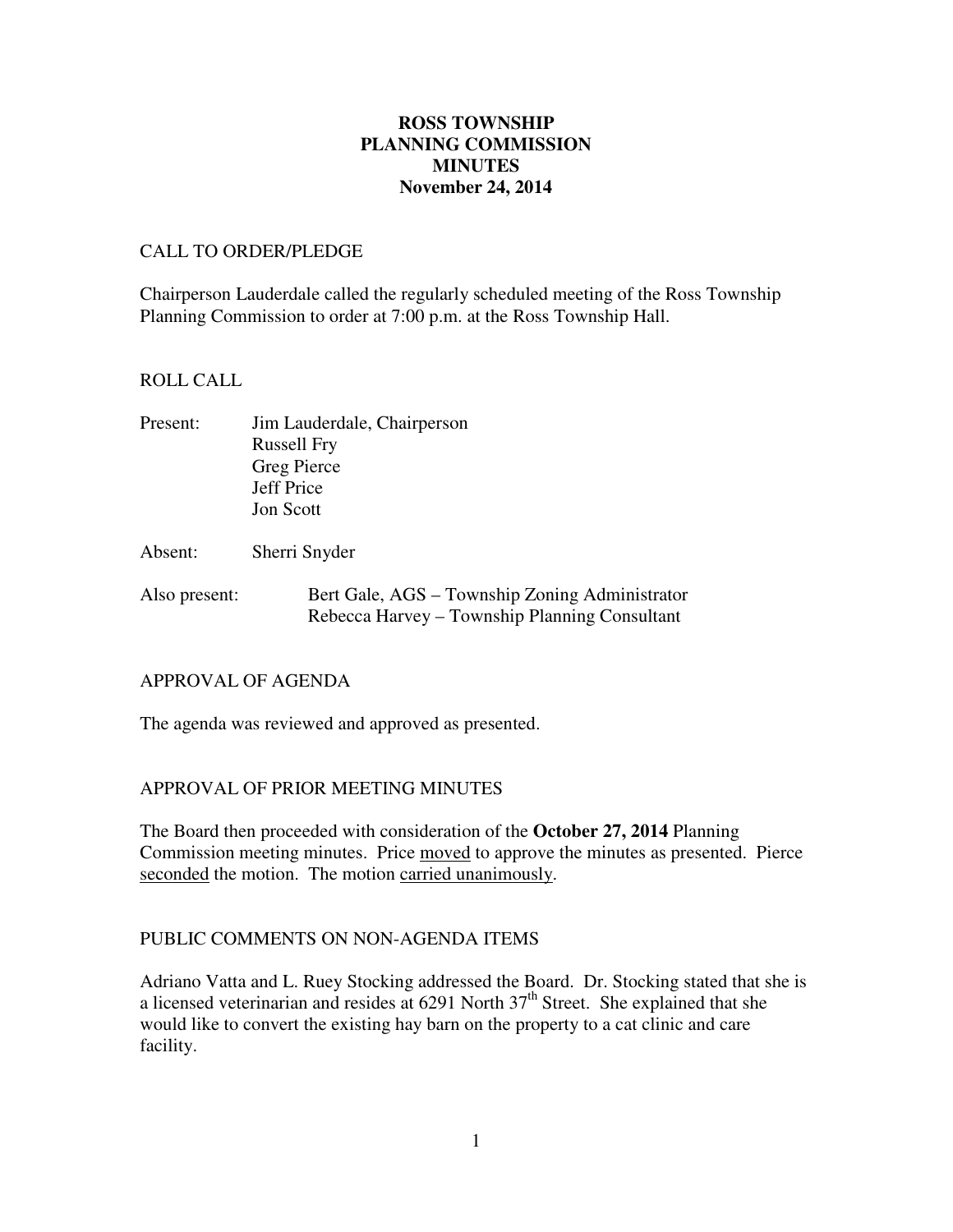Dr. Stocking noted that the property is located within the Rural Residential District and that a veterinary clinic is not an allowed use within the R-R District. She explained that AGS has suggested pursuit of a text amendment rather than a rezoning of the property. She requested Board direction on the matter.

 The Board requested clarification of the elements of the proposed use and how a cat clinic differs from a general veterinary clinic. The Board then proceeded with a review of the allowed uses within the A and R-R Districts and opined that veterinary clinics may have been omitted from the R-R District based upon existing land use patterns.

 It was determined that the Ordinance currently does not establish special land use standards specific to 'veterinary clinics'. It was also suggested that 'veterinary clinics' may be similar in character and impact to several allowed uses such as, 'kennels', 'group day care facilities', and certain 'home occupations'.

 Board consensus was noted that a text amendment allowing 'veterinary clinics' within the R-R District was a reasonable request to consider.

No further public comment on non-agenda items was offered.

# NEW BUSINESS

1. PC 2015-2016 Budget

 Chairperson Lauderdale referenced the 'Income Statement' (through November 30, 2014) and the Department Budget Request 2015-2016 (Planning Commission) provided to Board members.

 The Board conducted a line-item review of the existing budget. The accuracy of the 'Spent YTD' for 'PC Minutes' was questioned. It was also noted that the 'Spent YTD' for 'Attorney Expenses' well exceeded the 2014-2015 budgeted amount due largely to the 'reorganization' of the zoning ordinance and legislative issues raised with the Right to Farm Act and would not necessarily be repeated in 2015. It was recognized, however, that there will be a change in the Township's legal service provider in 2015 and applicable billing rates and practices are unknown. The 'Spent YTD' for 'Printing & Publishing' was highlighted and anticipated needs in 2015 recognized.

 The Board concluded that the amounts budgeted for each line-item in the 2014 2015 budget were generally acceptable for the 2015-2016 budget, noting the following:

 : the allocation for 'PC Minutes' should remain as budgeted for 2014-2015 in recognition of anticipated needs;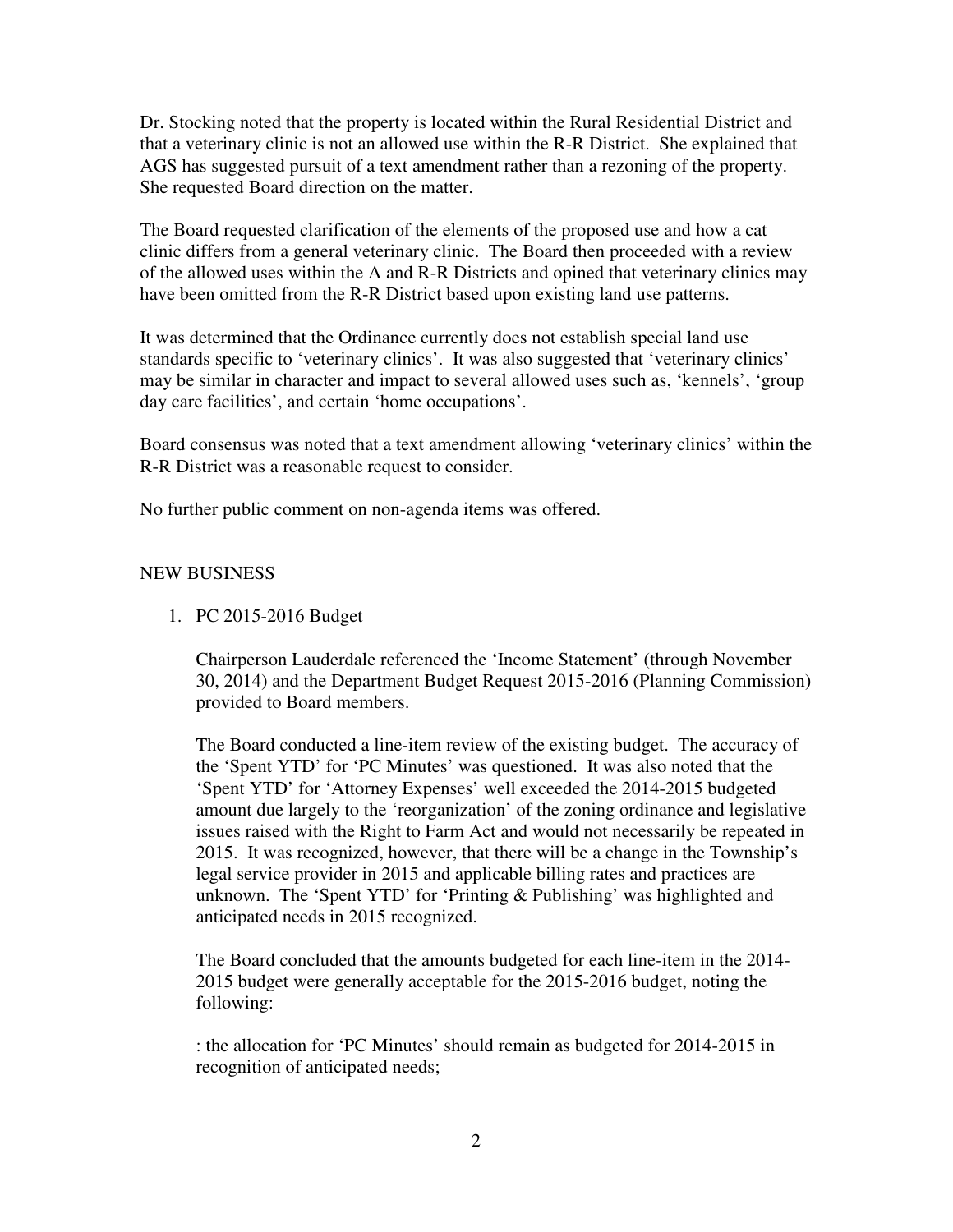: the allocation for 'Attorney Expenses' cannot be recommended at this time;

 : the allocation for 'Printing & Publishing' should be increased from \$1800 to \$2500 given the work plan of the Board anticipated for the coming year.

 There was Board consensus to present the Planning Commission Budget Request for 2015-2016 with line-item allocations consistent with the 2014-2015 Budget, recognizing the allocation for 'Attorney Expenses' to be unknown at this time, and with a further request to increase the allocation for 'Printing & Publishing' from \$1800 to \$2500 . . for a total Budget request likely ranging from \$21,000 \$22,000.

 In response to general Board discussion, Jon Scott agreed to investigate and advise regarding the relationship between the revenue generated by zoning-related applications and the Planning Commission's budget.

2. Work Plan Items (1.d., 1.e., 1.f., and 1.g.)

 Chairperson Lauderdale referenced the Planning Commission Work Plan for Fiscal Year 2014-2015. He noted that four of the items raised by the Board during their review of the 'reorganized/reformatted zoning ordinance text' had yet to be addressed.

**Item 1.d**. – rewrite screening options to address use of "berms" *(Section 18.6 A.)* 

 It was determined that Harvey would provide the Board with examples of good screening standards that give both direction and flexibility in establishing effective screens.

 **Item 1.e**. – address inconsistent requirements between Article 20, Item 5. and Item 16.

 It was noted that Article 20 sets forth minimum required standards applicable to special land uses. It was further noted that the special land use 'golf course' is subject to standards set forth in both Item 5.d. and Item 16 of Article 20.

 In review of the referenced standards, it was determined that Item 5.d. establishes a setback requirement of 200 feet for 'buildings and activities' from 'an adjacent residential district or residentially-zoned properties'. . .whereas Item 16.B. sets forth a 'sideline setback of not less than 500 feet from adjoining residentially zoned land under different ownership' for a pro shop or clubhouse related to a golf course.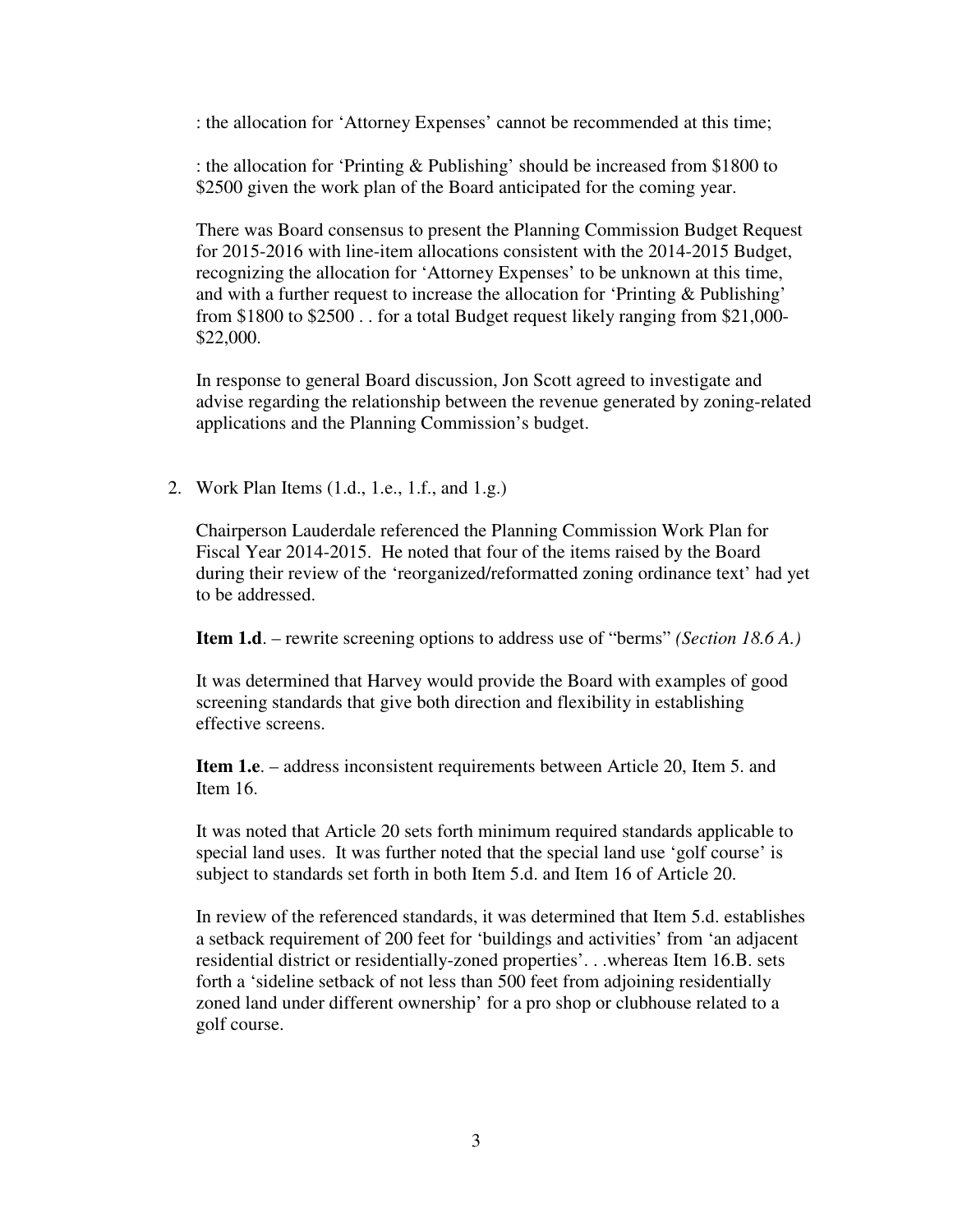It was determined that the deletion of Item 5.d. from the 'minimum required standards' applicable to 'golf courses' would satisfactorily address the inconsistency.

 Following continued discussion of Item 16.B., it was further determined to consider adding 'maintenance buildings' (not 'storage buildings') to those buildings currently subject to the 500 foot sideline setback requirement.

**Item 1.f**. – address standards for restrooms *(Article 20, Item 16.D.)* 

 It was noted that Item 16.D. sets forth a requirement applicable to 'golf courses' for the provision and maintenance of 'adequate public restrooms and other facilities'. The question had initially been raised as to the merit of establishing a similar requirement for a 'youth practice soccer field'. *(Article 20, Item 29)* 

 It was agreed that applying a similar standard to 'youth practice soccer fields' was consistent with public health, safety and welfare objectives. To that end, consideration of the addition of the following standard to Item 29 was suggested:

## *Article 20, Item 29.B.13.*

 *Adequate public restrooms shall be constructed and properly maintained.* 

**Item 1.g**. – address need for restrooms *(Article 20, Item 29)* 

 It was recognized that the previous discussion of Work Plan Item 1.f. addressed the issue raised in Work Plan Item 1.g. It was noted, however, that Item 29.B.10. currently establishes a standard that generally prohibits buildings/structures associated with a 'youth soccer practice field' . . . which would be inconsistent with a envisioned restroom requirement.

 The Board agreed to consider a modification to Item 29.B.10. so as to add the following:

*c. a public restroom, as required by Subsection 13.* 

Motion by Fry, seconded by Pierce, to tentatively schedule a public hearing on the proposed text amendments related to Items 1.e., 1.f, and 1.g for the January 26, 2015 Planning Commission meeting. The motion carried unanimously.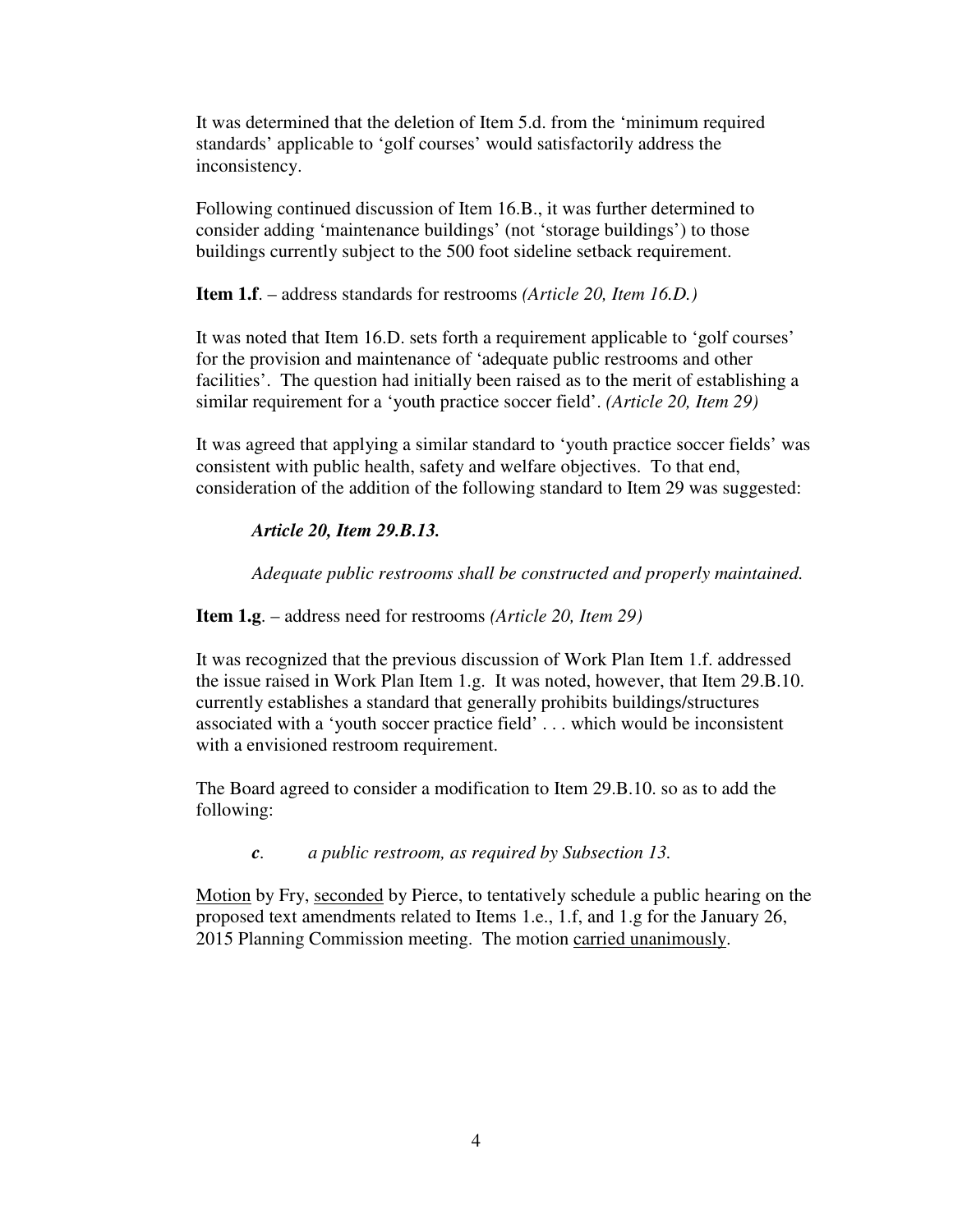## UNFINISHED BUSINESS

1. Zoning Ordinance Issue: Parcels/Lots Bisected by a Road

 Chairperson Lauderdale stated that the Board reviewed Draft #1 in October and found that the draft text prepared by Harvey provided for the regulation of 'lots bisected by a road' consistent with the Board's direction in September. Harvey was directed to meet with Attorney Rolfe for finalization of the draft text for Board review in November.

 Harvey stated that she had discussed the proposed amendments with Attorney Rolfe and had revised the draft text according to his review comments. She referenced Draft #2 and noted the modifications made.

Following Board discussion, motion by Price, seconded by Pierce, to accept Draft #2 as presented and tentatively schedule a public hearing on the proposed text amendment for the January 26, 2015 Planning Commission meeting. The motion carried unanimously

#### 2. GAAMPS

 Chairperson Lauderdale stated that the Board completed their review of the discussion points raised by Attorney Rolfe related to 'roadside stands'/'farm markets'/'farmers' markets' in October. Accordingly, Harvey had been directed to develop draft text reflecting the Board's points of consensus and to meet with Attorney Rolfe for finalization of the draft text for Board review in November.

 Harvey stated that she had discussed the proposed amendments (Draft #1) with Attorney Rolfe and had revised the draft text according to his review comments. She referenced Draft #2 and noted the modifications made. Harvey specifically noted their conclusion that the reference to 'group care facility' in Article 20, Item 17 is an obsolete reference and can be deleted. With the proposed deletion, Item 17 would then become available as a place to insert the standards for the new special land use - 'farmers' market . . . and is reflected in the proposed draft text.

Following Board discussion, motion by Pierce, seconded by Fry, to accept Draft #2 as presented and tentatively schedule a public hearing on the proposed text amendments for the January 26, 2015 Planning Commission meeting. The motion carried unanimously

3. Recreation Plan

 Scott noted that the newly appointed Parks Committee held its first meeting on November 13, 2014 and made progress in constructing its meeting format and operational structure. He noted that officers will be elected at the December meeting.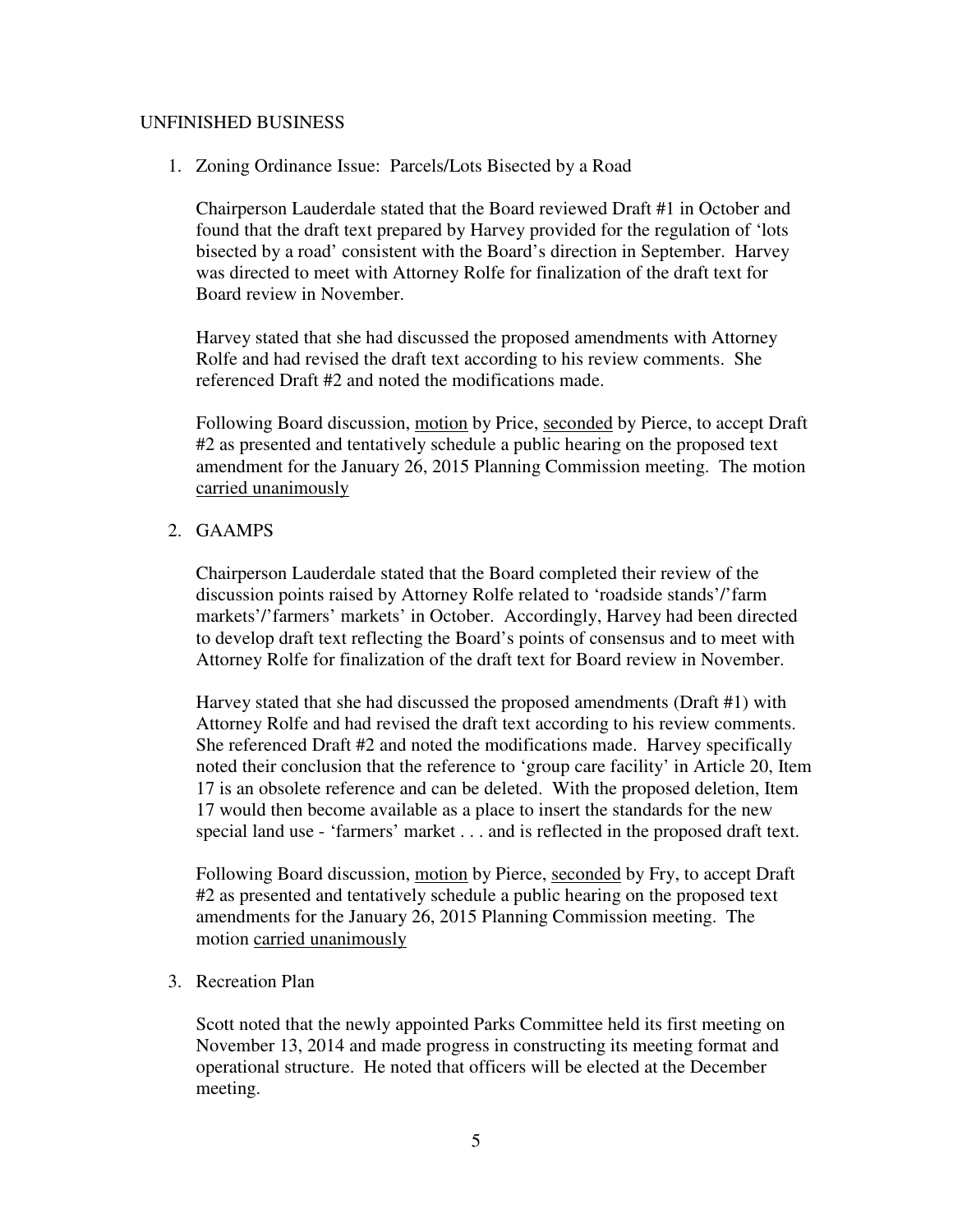Scott also noted that representatives of the Parks Committee and GLAT will be meeting with the Kalamazoo Parks Foundation in December regarding trail planning in Ross Township.

 In response to Board questions, Scott agreed to confirm DNR approval of the recently adopted Township Recreation Plan.

## REPORT FROM TOWNSHIP BOARD

 Scott advised that the legal firm of Bauckham, Sparks, et al has been retained as the Township Attorney and will begin serving the Township in January, 2015.

### REPORT FROM ZONING BOARD OF APPEALS

 Chairperson Lauderdale stated that the Zoning Board of Appeals did not meet in November.

#### MEMBERS, CONSULTANTS, ADVISORS

 Chairperson Lauderdale noted that public hearings on the following items have been (tentatively) scheduled for the January 26, 2015 Planning Commission meeting:

- Master Plan Amendment/Rezoning Request: Gull Lake View Golf Club
- Text Amendment Article 20: delete Item 5.d. from 'golf course' (pg 20-1)
- Text Amendment Article 20: revise Item 16.B. add 'maintenance buildings'
- - Text Amendment Article 20: add Item 29.B.13. provision of adequate restrooms
- - Text Amendment Article 20: revise Item 29.B.10. provision of restrooms as an exception
- Text Amendment Add Section 16.1 D. lots divided by a street/road
- Text Amendment Article 20: delete Item 17 'group care facility'
- - Text Amendments related to 'roadside stands', 'farm markets', and 'farmers' markets'

 Lengthy Board discussion ensued regarding the noticing requirements for the scheduled public hearings. It was determined that the required noticing would need to be completed by January 2, 2015 to accommodate a January 26, 2015 public hearing. The Planning Commission noted their preference for Attorney Rolfe to prepare/process the requisite legal notices given his familiarity with the amendments and the time frame involved.

 The Planning Commission further expressed their desire to have Attorney Rolfe present at the January 26, 2015 meeting given his involvement in each of the public hearing items